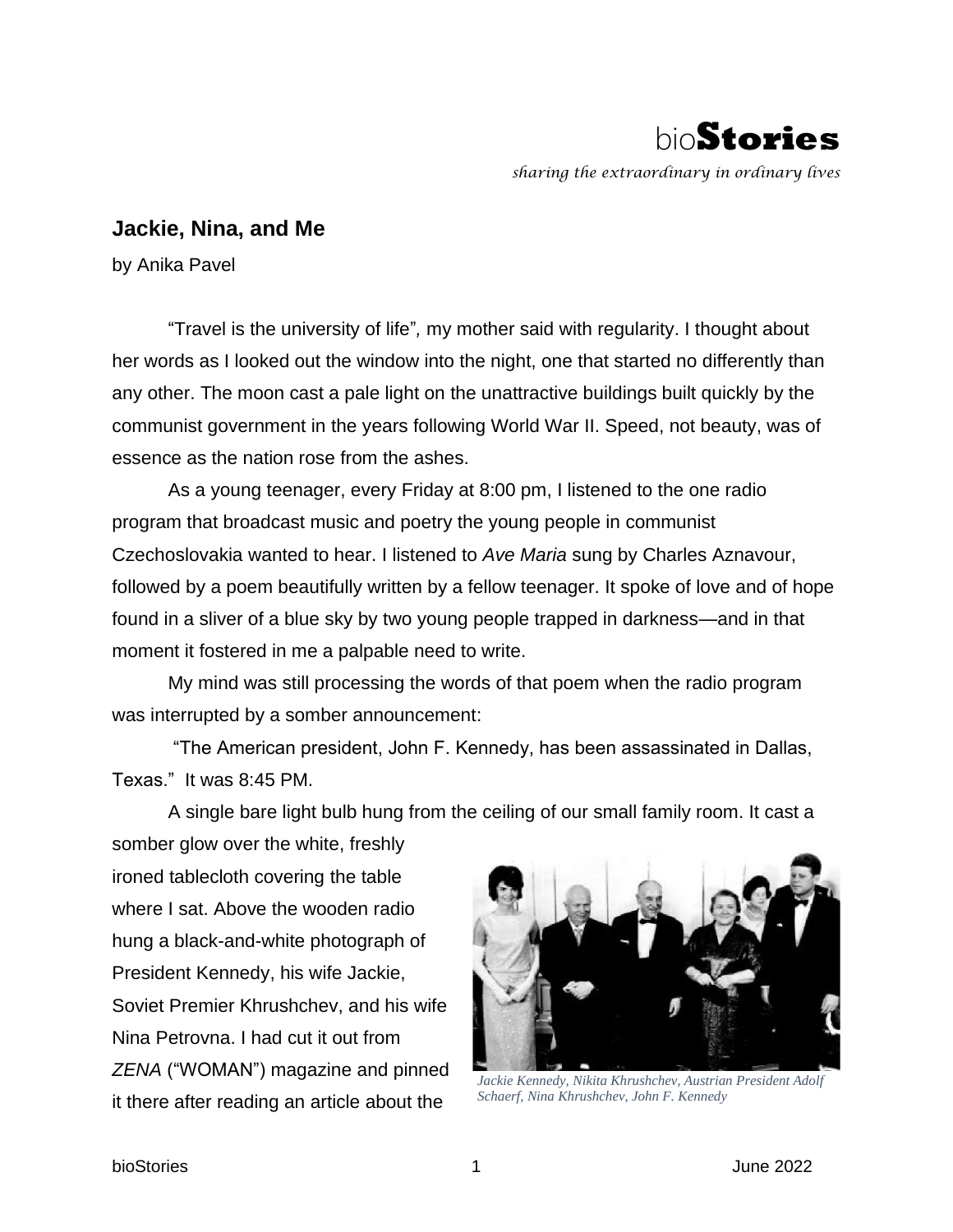two women—though it was mostly about Nina Petrovna. Jackie was described as "a beautiful woman" and it was implied that, as such, she had no substance. The photograph was taken at a summit held in Vienna more than two years earlier. I stared at the picture in shocked disbelief.



That image has remained in my mind. The visual contrast between the two women is marked. Jackie is tall, slim, young, and elegant. She exudes beauty and femininity. In contrast, Nina Petrovna looks matronly, an older woman who has seen hardship, death and injustice. It was easy to ascribe one word to each woman: to Jackie, beautiful; to Nina Petrovna, babushka.

Looking at the photograph on that November night, I wondered how the two women felt right then, at that tragic

moment immediately after the assassination. I imagined Jackie grieving and frightened. But what about Nina Petrovna? Did she close her eyes at least briefly and let the world go dark for a moment so that her heart could go to Jackie?

I knew from the *ZENA* article that Nina Petrovna was born in Ukraine, attended a private boarding school for girls and received a first-class education. The school normally did not accept the children of peasants, but Nina was able to study at Maryanski Girl's School—writing in her notebook, "I chanced to be there because of the special circumstances of war." She studied political economy in Moscow and later taught it at the State University in Kiev, among other places.

After the war, Stalin maintained tight surveillance; everyone was potentially an enemy or a victim. An estimated one million individuals perished without a trace as "enemies of the people." Nina had learned to observe people carefully and to evaluate a room full of strangers while maintaining a calm friendly demeanor.

For different reasons, Jackie Kennedy also learned early to keep her thoughts and feelings to herself. She was known for her ability to keep her composure, a trait in evidence throughout the heartbreaks that she endured, even before she lost her husband. Khrushchev was impressed with Jackie. In his memoirs, he writes that he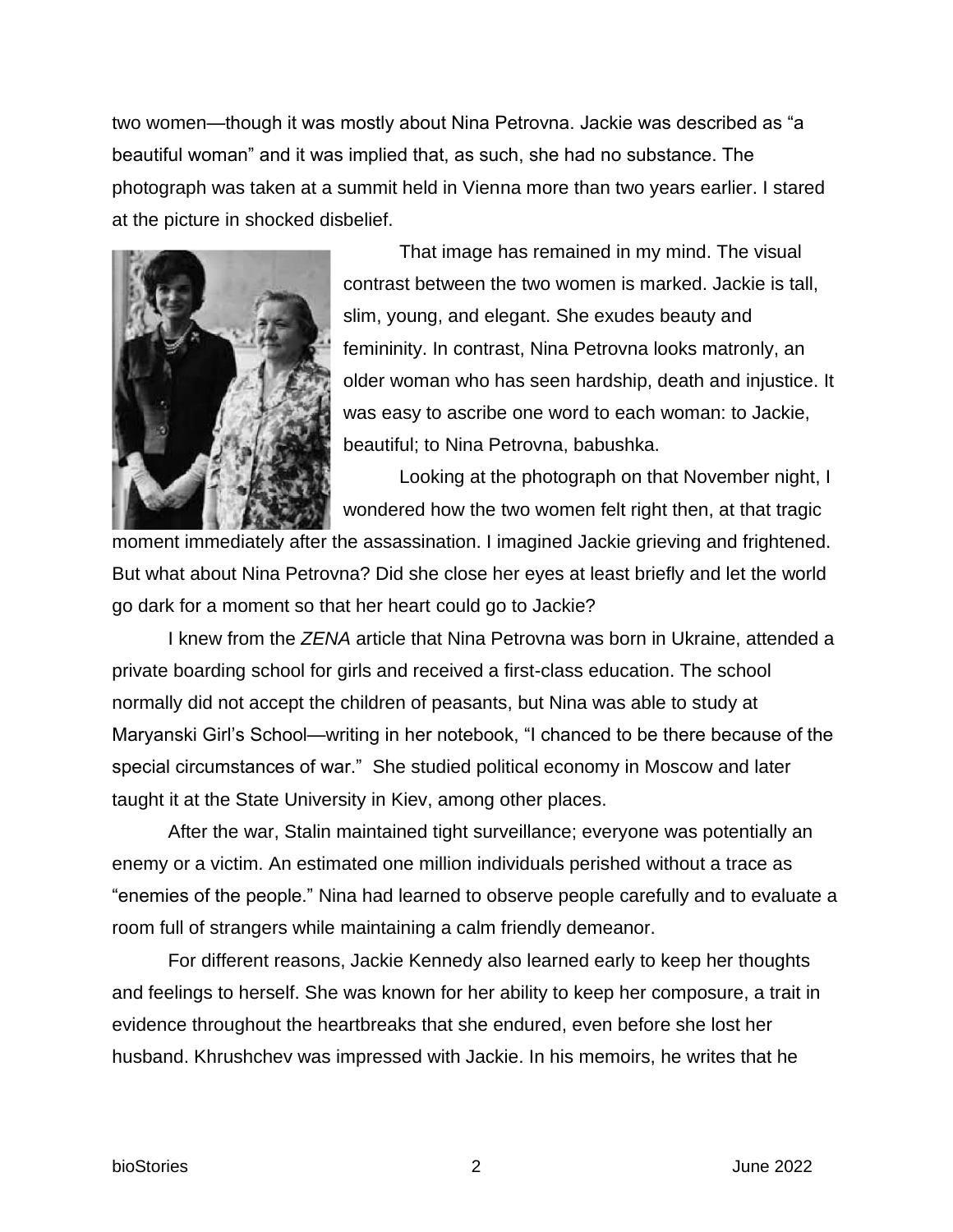found her energetic and pleasant, quick of tongue and a resourceful conversationalist. "Don't mix it up with her," he warned. "She'll cut you down to size."

So Nina was no babushka and Jackie was no simple starlet, but the press judged both women chiefly on their appearances. During Khrushchev's visit to the US the two women developed a strong relationship, communicating with ease because Nina Petrovna spoke English.

Americans who lived through the Cuban missile crisis, I am told, still shudder at the memory. The feeling was no different on the other side of the Iron Curtain. I remember 1962 vividly, how we were marched out of our classroom to the streets where, it seemed, our whole town was waving Soviet flags. We were told to celebrate the greatness of Nikita Khrushchev, who had averted a nuclear war with the United States by exercising statesmanship and restraint. He won a guarantee from the US, we were told, not to attack Cuba, and, in exchange, he removed the nuclear warheads from that island because they were no longer needed.

When I came home from school that day, I saw my father, who was a tailor, chuckling over a pair of pants he was ironing. "Kennedy whipped his butt and Khrushchev had to go home with his tail between his legs."

My father, despite coming from a very poor family, built a successful business through hard work and employed six other tailors in his shop. When the communists came to power after the war, they confiscated his business and labeled him a parasite of society. Naturally, he hated the communist regime. He often quoted, "When it rains in Moscow, we have to carry an umbrella." But I did not especially care what the truth was. I was glad that the immediate danger had passed. In the days leading up to the resolution of the crisis, my heart had pounded in fear every time I heard the sound of an airplane.

 "It is insane that two men, sitting on opposite sides of the world, should be able to decide to bring an end to civilization," President Kennedy said soon after. Khrushchev put it in a way that was even more chilling: "In nuclear war, the survivors will envy the dead."

bioStories 3 June 2022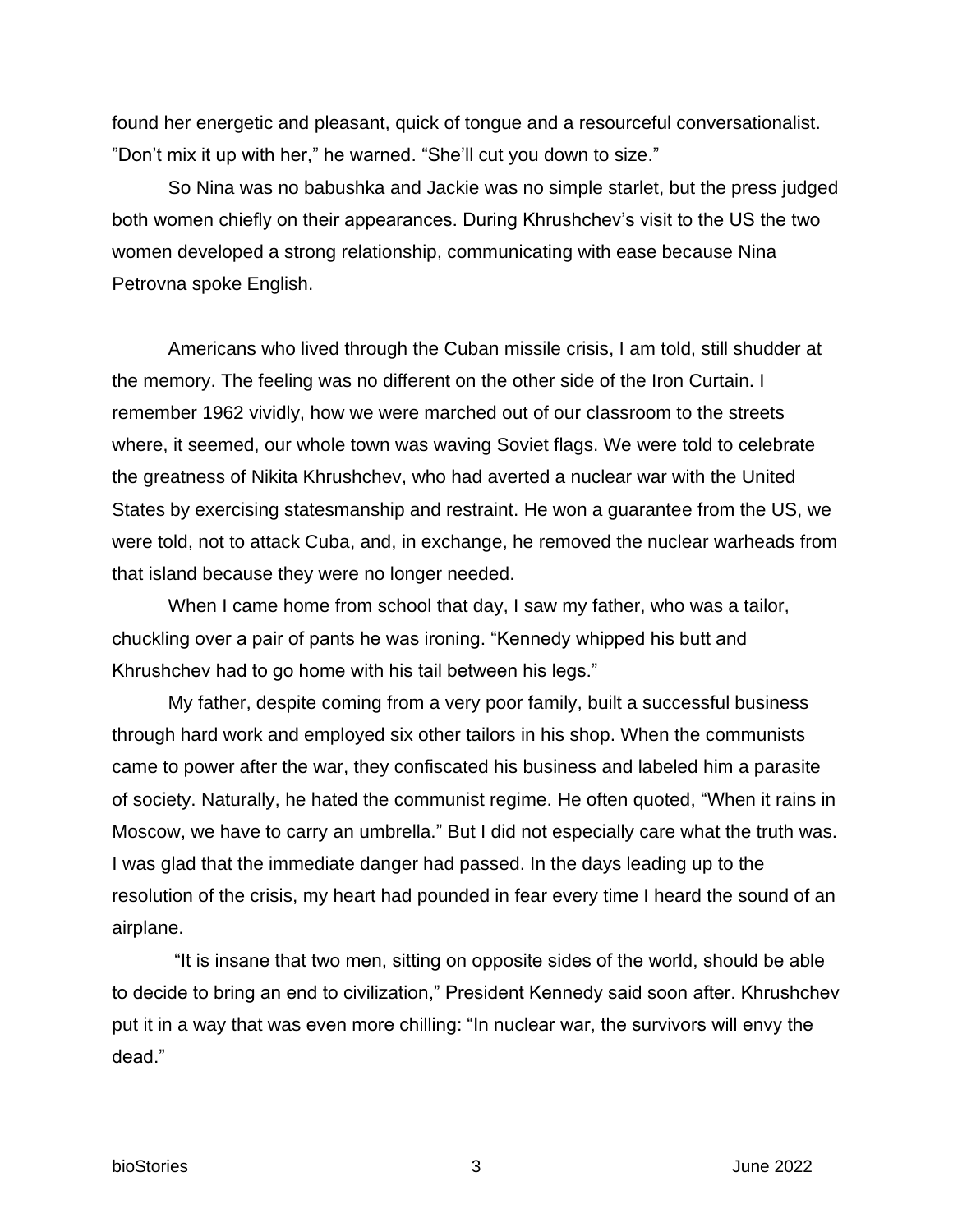President Kennedy and Premier Khrushchev reached an agreement on the Nuclear Test Ban Treaty, with Kennedy signing the treaty on October 7, 1963.

In her last letter from the White House following her husband's death, Jackie Kennedy wrote to premier Khrushchev: *"*The danger which troubled my husband was that war might start not so much by the big men as by the little ones. While big men know the need for self-control and restraint; little men are sometimes moved more by fear and pride*…"* Jackie concluded with the words: *"*I hear that Mrs. Khrushcheva had tears in her eyes when she left the US Embassy in Moscow after signing the book of mourning. Please thank her for that.*"*

 The relationship between President Kennedy and Premier Khrushchev was the start of a dialogue. But the damage caused by an assassination in Dallas along with the removal of Khrushchev by Soviet hardliners in 1964 meant that we in Czechoslovakia had to wait until 1968 for the warmth of the Prague Spring.

Did I sense a wind of a change in the fall of 1967 or was I just lucky? At that time in Czechoslovakia, it was unheard of to travel abroad, let alone to a capitalist country. People in my town thought I was crazy when I applied for an exit visa to travel to England.

But it was thanks to the most important woman in my life, my mother, that I took the plunge westward. She never missed an occasion to give me a book about some faraway country. Ignorance, she insisted, breeds fear.

I knew in my heart that when the opportunity to travel came, I had to take it. Only when the Soviet tanks rolled into Prague's Wenceslas Square on August 21, 1968 and crushed the Prague Spring did I realize how important it had been for me not to waste it.

In November of 1967, the image and the strength of those two vastly different women I admired, Jackie Kennedy and Nina Petrovna, carried my spirits high even before I boarded the plane that would take me to the big open world. Armed with a small Slovak-English dictionary, a parting gift from my brother Pavel, I was ready for the challenge.

bioStories 4 June 2022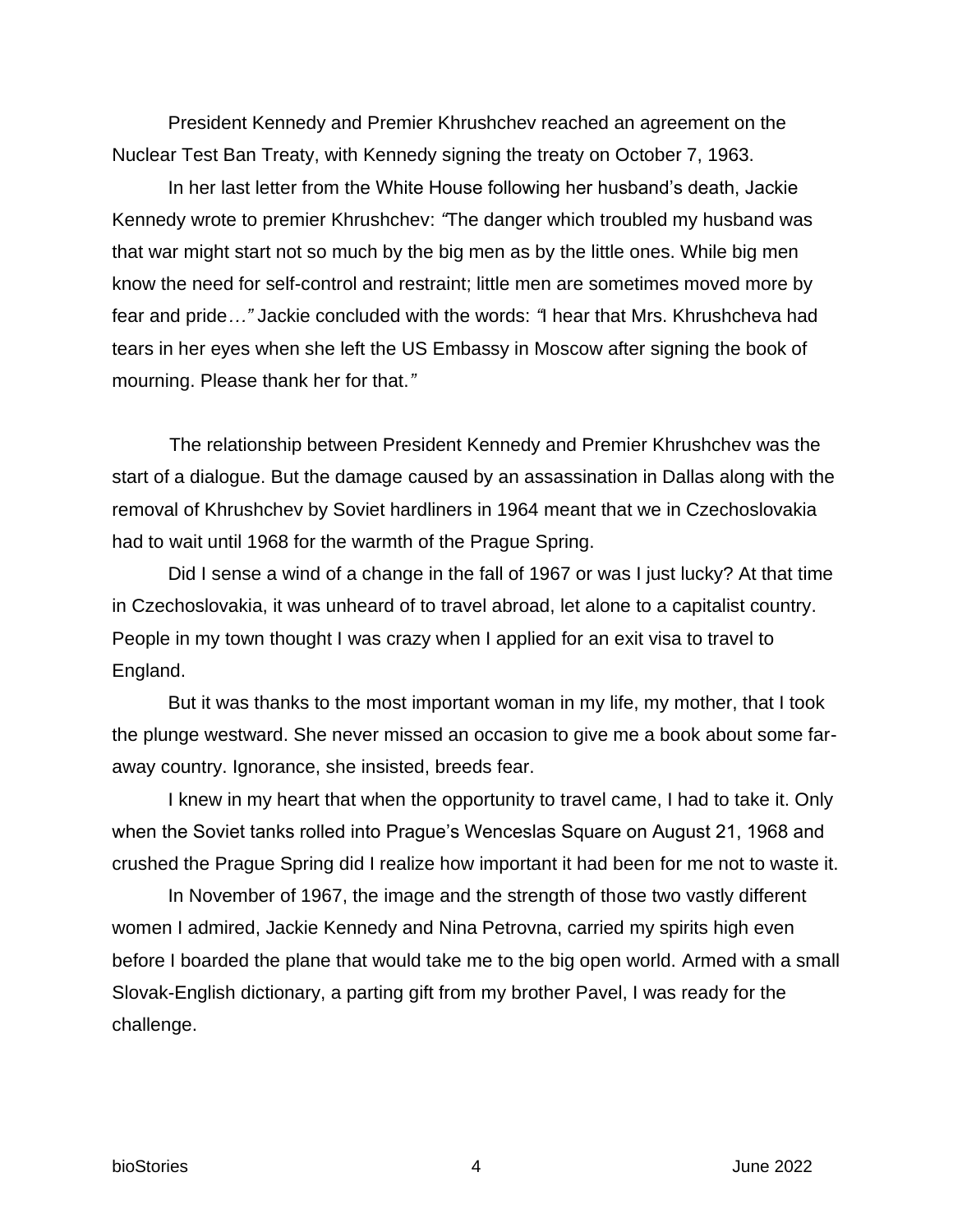

When I landed in London, my lofty teenager's dreams awoke to the reality that although I had taken lessons in English, I did not understand spoken English. I squeezed my dictionary for comfort and visited the restroom. Right there in front of the door marked "LOO", my youthful optimism was seriously tested. In England then, to use a bathroom one had to drop a penny in a slot to open the door. But I had no money. I had a job lined up as an au pair but, at that moment, in foreign country and unable to communicate, across a cold war from anyone I knew, I could not "spend a penny."

My first night at the house where I was to work was a mixture of excitement and apprehension. I curled up in my bed and waited for fatigue to overpower the adrenaline.

Next day, with the help of my dictionary, I started to learn. Fast. No lifelines, only the one I was looking at in the mirror. In time, people's conversations no longer sounded like gibberish. Words became clearer and eventually I was able to converse with ease.

Time and fate led me to a job at a solicitor's office located opposite the Marlborough Court, in Great Marlborough Street. From my perch in the office I watched Paul McCartney entering that very court to marry Linda Eastman. London in the early 1970s was a mixture of burned brassieres, protests against the Vietnam War and psychedelic music. I was eighteen years old and wanted to be part of it. I shed my bra, listened to the Beatles, and for a while I put Jackie and Nina on the back burner.

Still, I looked for guidance in my past. Back when Valentina Tereshkova became the first woman in space, I was taught that all women in communist countries were emancipated. But by my senior year in high school I also learned the narrowness of the Communist conception of an emancipated woman. Not unlike my daughter and her classmates many years later in America, girls in my class were focused on prom, hairstyles, dresses, and shoes. Make up was not available, but to our delight we discovered that one of the crayons we used in an art class could double as a make-up pencil. One day, I volunteered to be the guinea pig and let another girl, the best artist in the class, put liner on my eyelids during a break between lessons. My literature teacher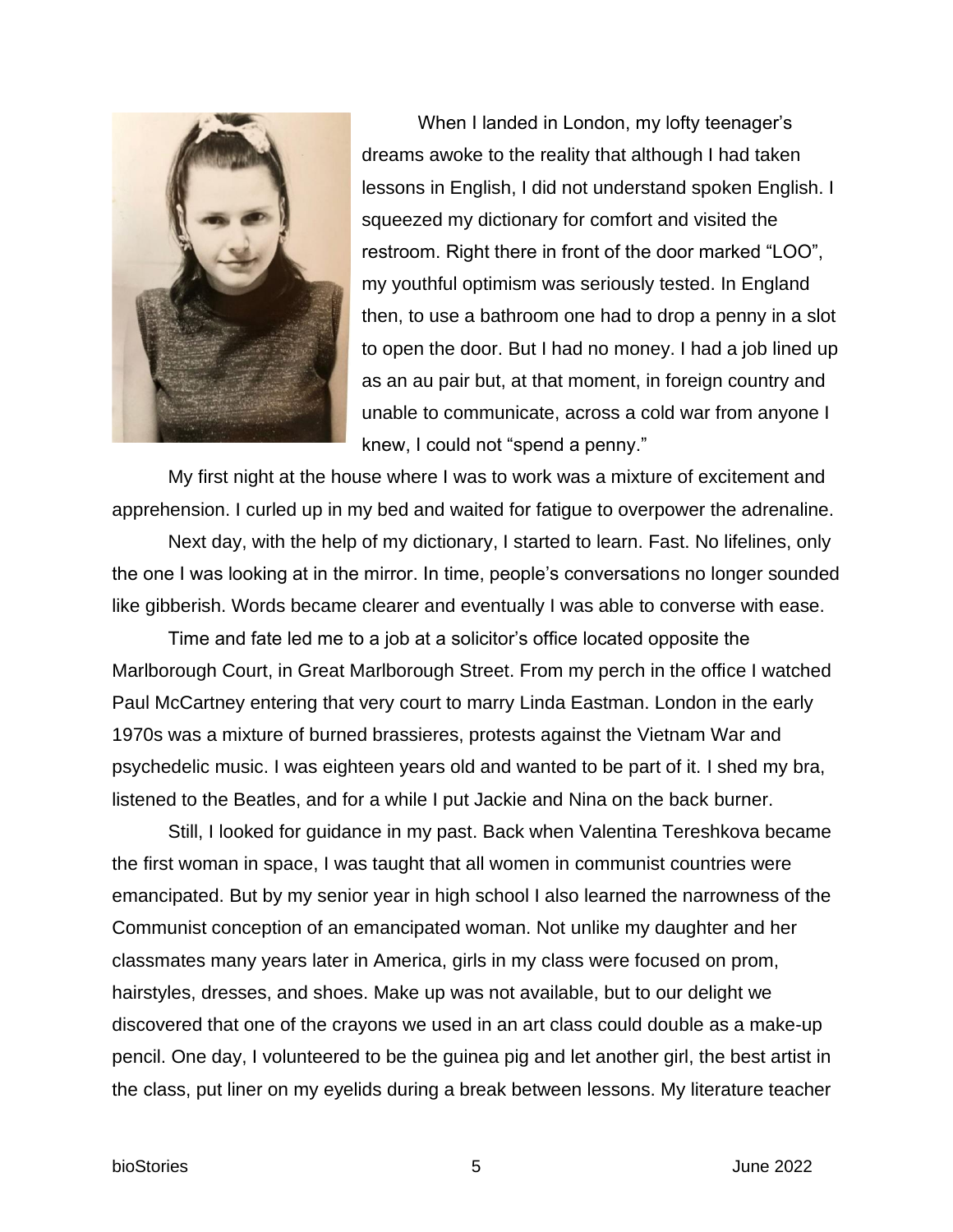walked into the room; she had always liked my work and said I was a talented writer. She took one look at me and told me to stand up. "You look stupid. Go and wash your face," she said.  $\bigcirc$ 

With time and perseverance, I mastered the English Language well enough to venture into the world that surrounded me. Ten girls were selected by the London's *Daily Mail* newspaper in a competition to discover international models. I was lucky to be one of them. But even after I saw my face looking back at me from magazines, I could not, as much as I wanted to, ignore the voice of my teacher. Had I betrayed all that I was taught?



By the time I exchanged Big Ben for the Statue of Liberty, I returned to my first love, writing—a place outwardly anonymous yet in which I would bare my soul. I wondered: Who was behind the face in the magazines? That thought would bring me once again to Jackie Kennedy and Nina Petrovna. Because of the marked difference in their physical appearances, the photographs seen all over the world failed to reveal the closeness of their inner lives and similarity of their inner strength. The irony of people underestimating Jackie because of her beauty and Nina because of her lack of it made me realize that the way others perceived me did not change who I was behind my photographs in those magazines. There I found my mother who had the audacity to believe that an eighteen-year-old girl could successfully navigate a world she knew only from books. I found a determined young girl who grew up in a hurry yet who remained a dreamer destined to write. I found a poem penned long ago by an unknown teenager that always provided me with hope in the darkness.

Today my hair appears to match Jackie's perfectly, but under the coloring, it is as much salt and pepper as Nina Petrovna's in that aged photograph pinned above the wooden radio. Now I have a large television on which I see the events unfolding in Ukraine. Images of destruction and cruelty bombard us as lifeless ash replaces the once beautiful cities. As I mourn with the rest of the world, I tremble at the memory of Khrushchev's words following the Cuban missile crisis.

bioStories 6 June 2022